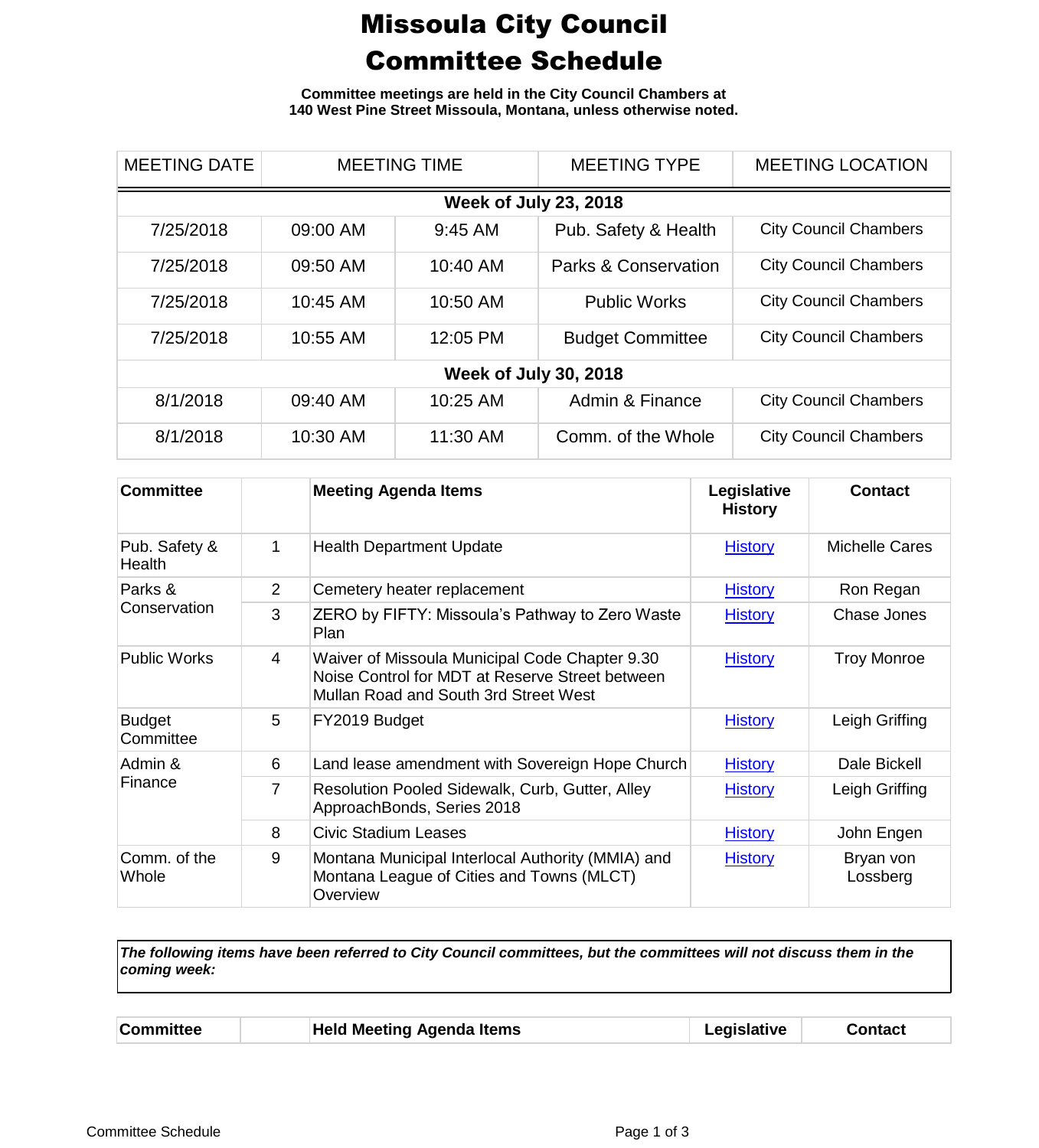## Missoula City Council Committee Schedule

**Committee meetings are held in the City Council Chambers at 140 West Pine Street Missoula, Montana, unless otherwise noted.**

|                         |                |                                                                                                                                                                                                      | <b>History</b> |                                                                                        |
|-------------------------|----------------|------------------------------------------------------------------------------------------------------------------------------------------------------------------------------------------------------|----------------|----------------------------------------------------------------------------------------|
| Admin &<br>Finance      | 1              | Create and Fund a Paid Parental Leave Policy for<br>City of Missoula Employees                                                                                                                       | <b>History</b> | <b>Heidi West</b>                                                                      |
|                         | $\overline{2}$ | Apprenticeships in Public Works contracts                                                                                                                                                            | <b>History</b> | Julie Armstrong,<br>Gwen Jones, Bryan<br>von Lossberg                                  |
|                         | 3              | Resolution to reimburse expenditures related to<br>sidewalk, curb, gutter and alley approach<br>improvements from the proceeds of tax-exempt<br>bonds                                                | <b>History</b> | Leigh Griffing                                                                         |
| Comm. of the<br>Whole   | 4              | Joint meeting of the Missoula County Board of<br>County Commissioners and the Missoula City<br>Council                                                                                               | <b>History</b> | <b>Michelle Cares</b>                                                                  |
|                         | 5              | <b>Hotel Fox Update Presentation</b>                                                                                                                                                                 | <b>History</b> | Chris Behan                                                                            |
|                         | 6              | Max Wave Project and Permitting Update                                                                                                                                                               | <b>History</b> | Bryan von Lossberg                                                                     |
|                         | 7              | Missoula Economic Partnership Update                                                                                                                                                                 | <b>History</b> | Bryan von Lossberg                                                                     |
| Land Use &              | 8              | MCPB update to the LUP committee                                                                                                                                                                     | <b>History</b> | John DiBari                                                                            |
| Planning                | $9\,$          | Annexation, (see separate list at City Clerk's Office<br>for pending annexations) (Ongoing in committee)                                                                                             | <b>History</b> | Marty Rehbein                                                                          |
|                         | 10             | An Ordinance to amend Title 20 City Zoning: Title 20<br>Updates (50+ items) - City                                                                                                                   | <b>History</b> | Jen Gress,<br>Development<br><b>Services</b>                                           |
|                         | 11             | Planning Division Work Plan                                                                                                                                                                          | <b>History</b> | Laval Means,<br><b>Planning Division</b><br>Manager,<br>Development<br><b>Services</b> |
|                         | 12             | Update regarding implementation of the Tourist<br>Home ordinance                                                                                                                                     | <b>History</b> | John DiBari, Bryan<br>von Lossberg,<br>Gwen Jones                                      |
|                         | 13             | Petition Nos. 9856 & 9857 – Request to Annex<br>Parcel 2 of COS No. 6064, Tract B of COS No.<br>1153, and Tract 1 of COS No. 3462 located South of<br>44 Ranch Subdivision and North of Mullan Road. | <b>History</b> | Drew Larson                                                                            |
|                         | 14             | <b>Title 20 Bike Parking Rewrite</b>                                                                                                                                                                 | <b>History</b> | Ben Weiss,<br>Bike/Ped                                                                 |
|                         | 15             | Missoula County Fairgrounds Update                                                                                                                                                                   | <b>History</b> | John DiBari, City<br>Council                                                           |
| Pub. Safety &<br>Health | 16             | Missoula Aging Services, Initiatives and Services<br>Update - Susan Kohler                                                                                                                           | <b>History</b> | Gwen Jones                                                                             |
|                         | 17             | Health and Safety Issues at Hollywood Mobile Home                                                                                                                                                    | <b>History</b> | Jordan Hess                                                                            |